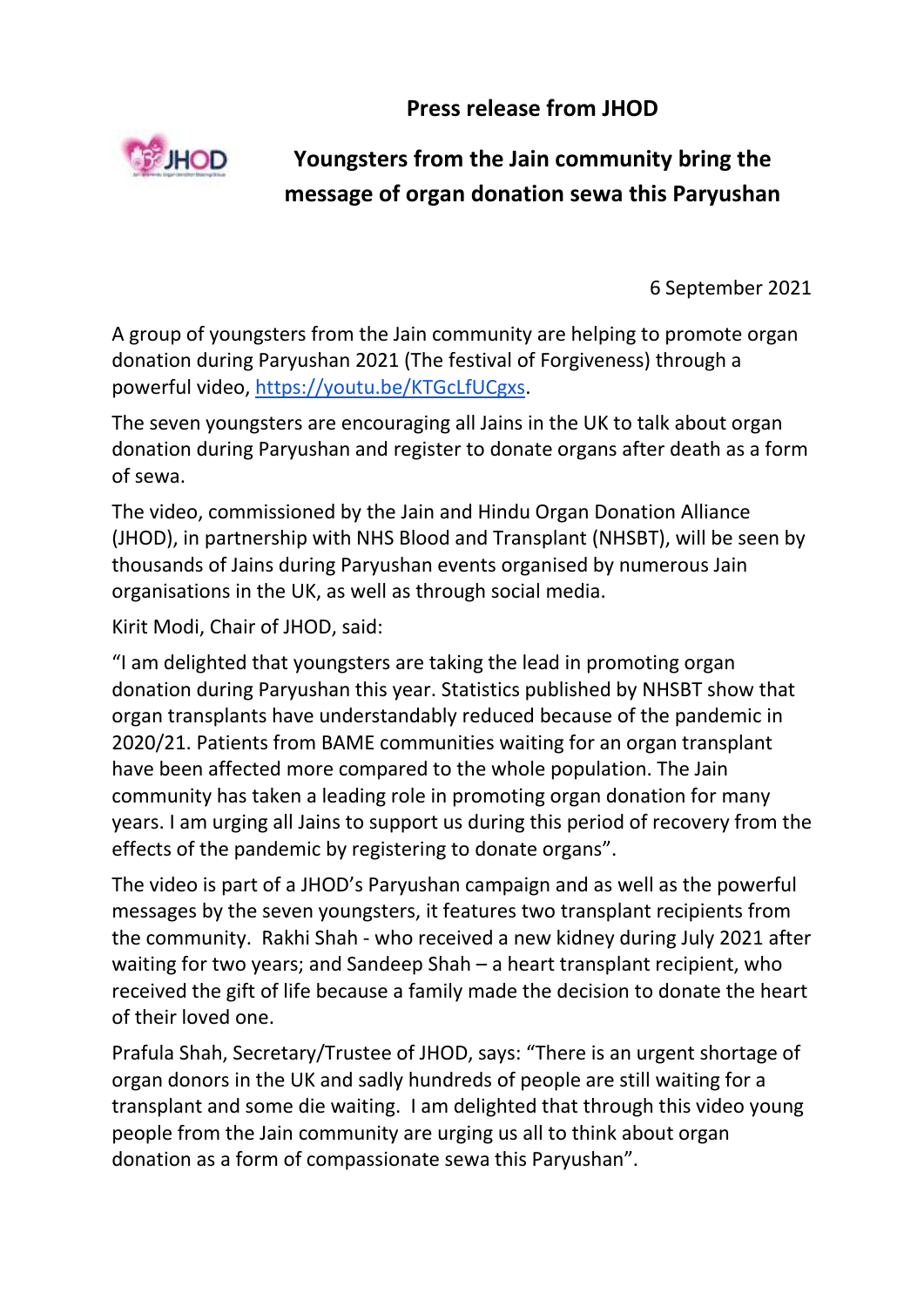JHOD is also publishing a special leaflet on organ donation from a Jain perspective; explaining the religious aspects and messages from Jain faith leaders.

Manharbhai Mehta, Trustee of JHOD, said:

The main principle of Jainism is non-violence (*Ahimsa*), the purpose of which is to preserve all living things as far as possible. For Jains, Paryushan is the period to promote Ahimsa and in the process, show compassion to others. The special leaflet with the Jain perspective that is being published, brings to us the messages of compassion through organ donation by Jain spiritual leaders. It also has an extract from the Jain scripture of a king donating parts of his body, and ultimately the whole body, to save a pigeon.

Notes:

- 1. [https://youtu.be/KTGcLfUCgxs](about:blank) features Two transplant recipients: Rakhi Shah and Sandeep Shah and Anish Shah, Aashi Shah, Parishi Shah, Navya Doshi, Krish Shah, Veer Shah and Keya Jain.
- 2. Statistics published by NHSBT show that there was a 36% decrease in the number of organ transplant recipients compared to 22% decrease in the whole population in 2020/21.
- 3. Media contacts: Kirit Modi, Chair of JHOD, [info@jhod.org.uk](about:blank) Further details about JHOD are available at https://jhod.org.uk/



From left to right: Sandeep Shah – heart transplant recipient – December 2019 Aashi Shah, Parishi Shah and Veer Shah Back: Bharti Bhika, Krish Shah and Prafula Shah